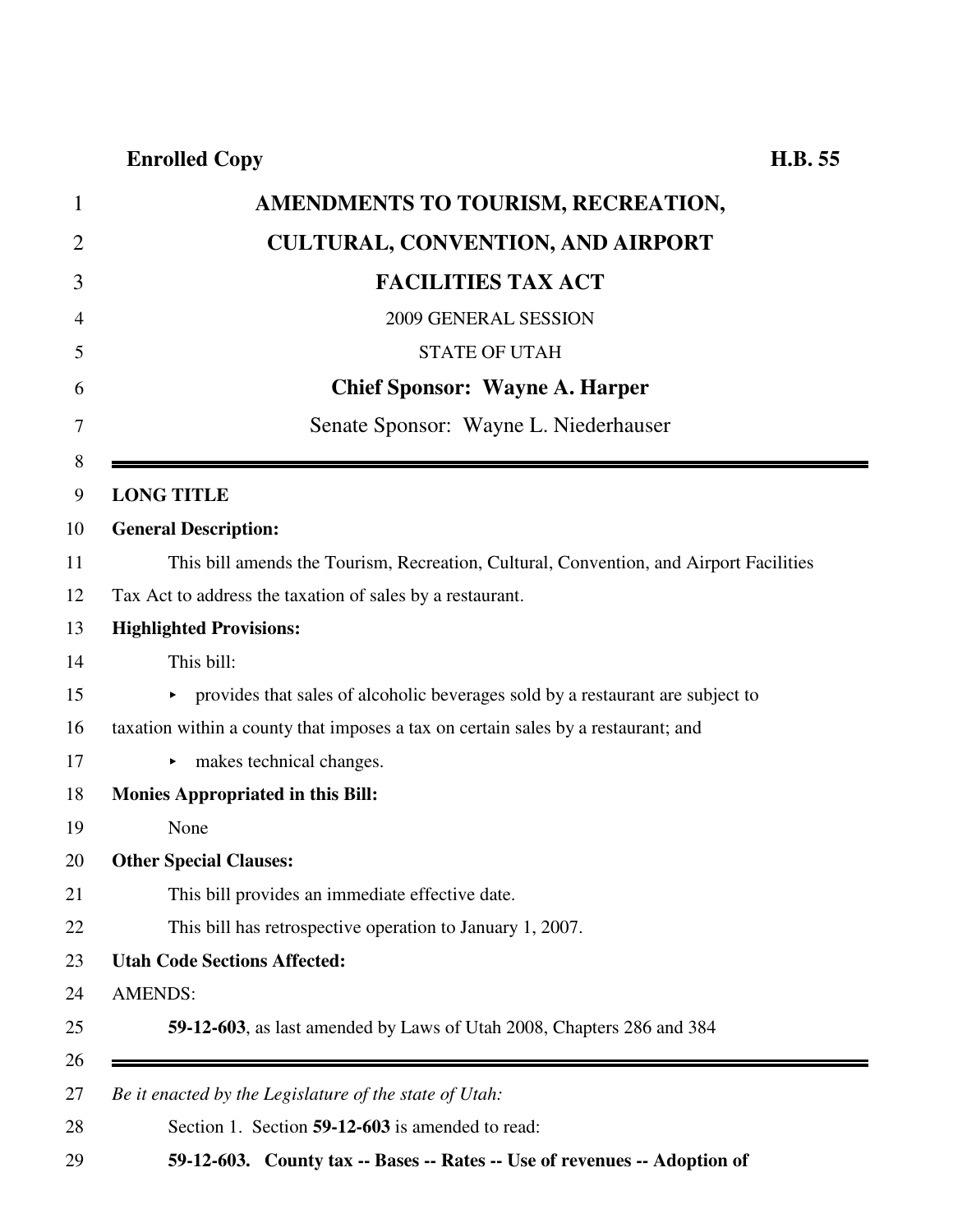| 30 | ordinance required -- Advisory board -- Administration -- Collection -- Distribution --           |
|----|---------------------------------------------------------------------------------------------------|
| 31 | Enactment or repeal of tax or tax rate change -- Effective date -- Notice requirements.           |
| 32 | (1) (a) In addition to any other taxes, a county legislative body may, as provided in             |
| 33 | this part, impose a tax as follows:                                                               |
| 34 | (i) (A) a county legislative body of any county may impose a tax of not to exceed $3\%$           |
| 35 | on all short-term leases and rentals of motor vehicles not exceeding 30 days, except for leases   |
| 36 | and rentals of motor vehicles made for the purpose of temporarily replacing a person's motor      |
| 37 | vehicle that is being repaired pursuant to a repair or an insurance agreement; and                |
| 38 | (B) beginning on or after January 1, 1999, a county legislative body of any county                |
| 39 | imposing a tax under Subsection $(1)(a)(i)(A)$ may, in addition to imposing the tax under         |
| 40 | Subsection $(1)(a)(i)(A)$ , impose a tax of not to exceed 4% on all short-term leases and rentals |
| 41 | of motor vehicles not exceeding 30 days, except for leases and rentals of motor vehicles made     |
| 42 | for the purpose of temporarily replacing a person's motor vehicle that is being repaired          |
| 43 | pursuant to a repair or an insurance agreement;                                                   |
| 44 | (ii) a county legislative body of any county may impose a tax of not to exceed $1\%$ of           |
| 45 | all sales of the following that are sold by a restaurant:                                         |
| 46 | $[(A)$ prepared food; or                                                                          |
| 47 | (A) alcoholic beverages;                                                                          |
| 48 | (B) food and food ingredients; $[\frac{and}{\text{or}}] or$                                       |
| 49 | (C) prepared food; and                                                                            |
| 50 | (iii) a county legislative body of a county of the first class may impose a tax of not to         |
| 51 | exceed .5% on charges for the accommodations and services described in Subsection                 |
| 52 | $59-12-103(1)(i)$ .                                                                               |
| 53 | (b) A tax imposed under Subsection $(1)(a)$ is subject to the audit provisions of Section         |
| 54 | $17-31-5.5$ .                                                                                     |
| 55 | $(2)$ (a) Subject to Subsection $(2)(b)$ , revenue from the imposition of the taxes provided      |
| 56 | for in Subsections $(1)(a)(i)$ through $(iii)$ may be used for:                                   |
| 57 | (i) financing tourism promotion; and                                                              |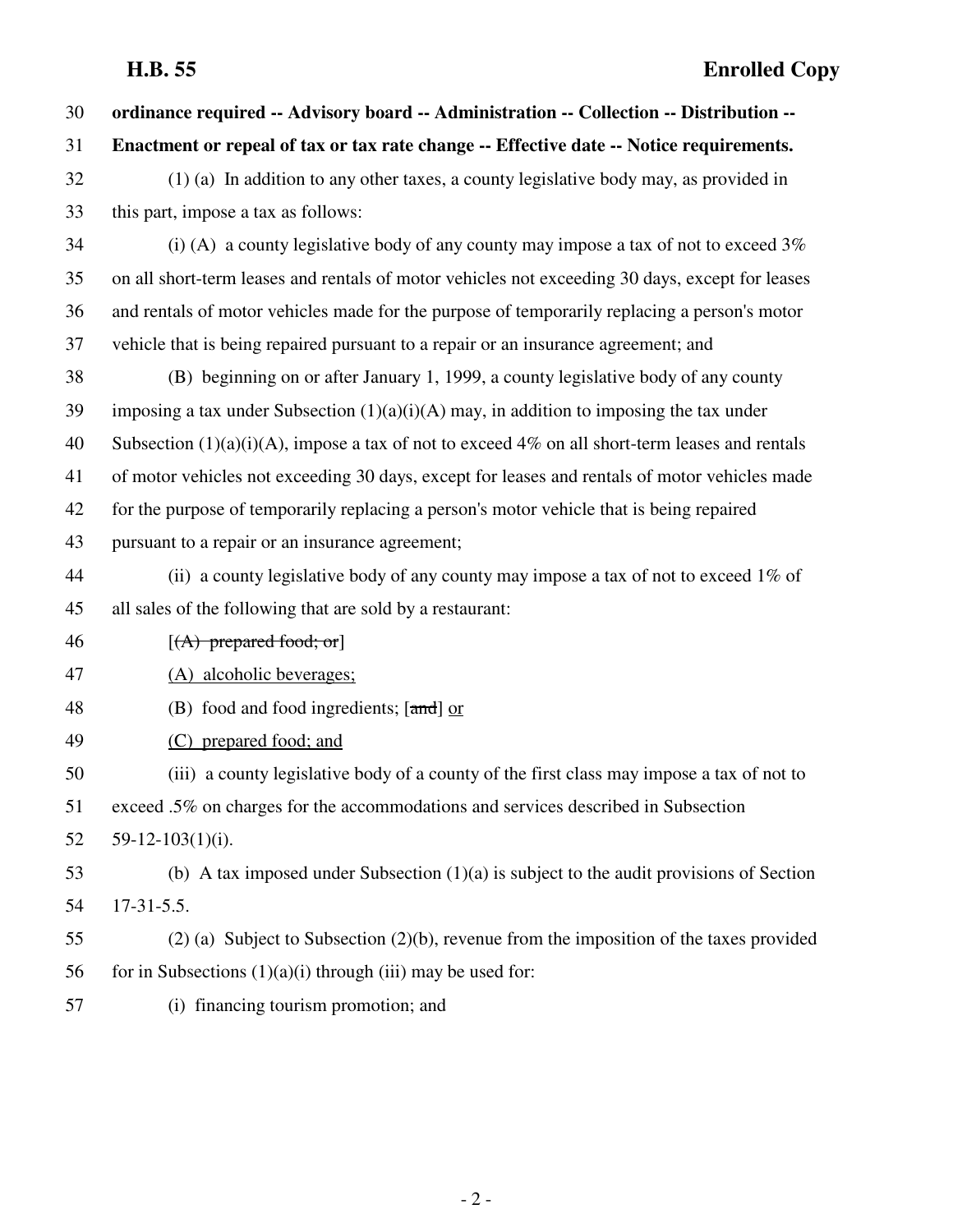| 58 | (ii) the development, operation, and maintenance of:                                            |
|----|-------------------------------------------------------------------------------------------------|
| 59 | (A) an airport facility;                                                                        |
| 60 | (B) a convention facility;                                                                      |
| 61 | (C) a cultural facility;                                                                        |
| 62 | (D) a recreation facility; or                                                                   |
| 63 | (E) a tourist facility.                                                                         |
| 64 | (b) A county of the first class shall expend at least \$450,000 each year of the revenues       |
| 65 | from the imposition of a tax authorized by Subsection $(1)(a)(iii)$ within the county to fund a |
| 66 | marketing and ticketing system designed to:                                                     |
| 67 | (i) promote tourism in ski areas within the county by persons that do not reside within         |
| 68 | the state; and                                                                                  |
| 69 | (ii) combine the sale of:                                                                       |
| 70 | (A) ski lift tickets; and                                                                       |
| 71 | (B) accommodations and services described in Subsection 59-12-103(1)(i).                        |
| 72 | (3) A tax imposed under this part may be pledged as security for bonds, notes, or other         |
| 73 | evidences of indebtedness incurred by a county, city, or town under Title 11, Chapter 14,       |
| 74 | Local Government Bonding Act, or a community development and renewal agency under Title         |
| 75 | 17C, Chapter 1, Part 5, Agency Bonds, to finance:                                               |
| 76 | (a) an airport facility;                                                                        |
| 77 | (b) a convention facility;                                                                      |
| 78 | (c) a cultural facility;                                                                        |
| 79 | (d) a recreation facility; or                                                                   |
| 80 | (e) a tourist facility.                                                                         |
| 81 | $(4)$ (a) In order to impose the tax under Subsection (1), each county legislative body         |
| 82 | shall adopt an ordinance imposing the tax.                                                      |
| 83 | (b) The ordinance under Subsection $(4)(a)$ shall include provisions substantially the          |
| 84 | same as those contained in Part 1, Tax Collection, except that the tax shall be imposed only on |
| 85 | those items and sales described in Subsection (1).                                              |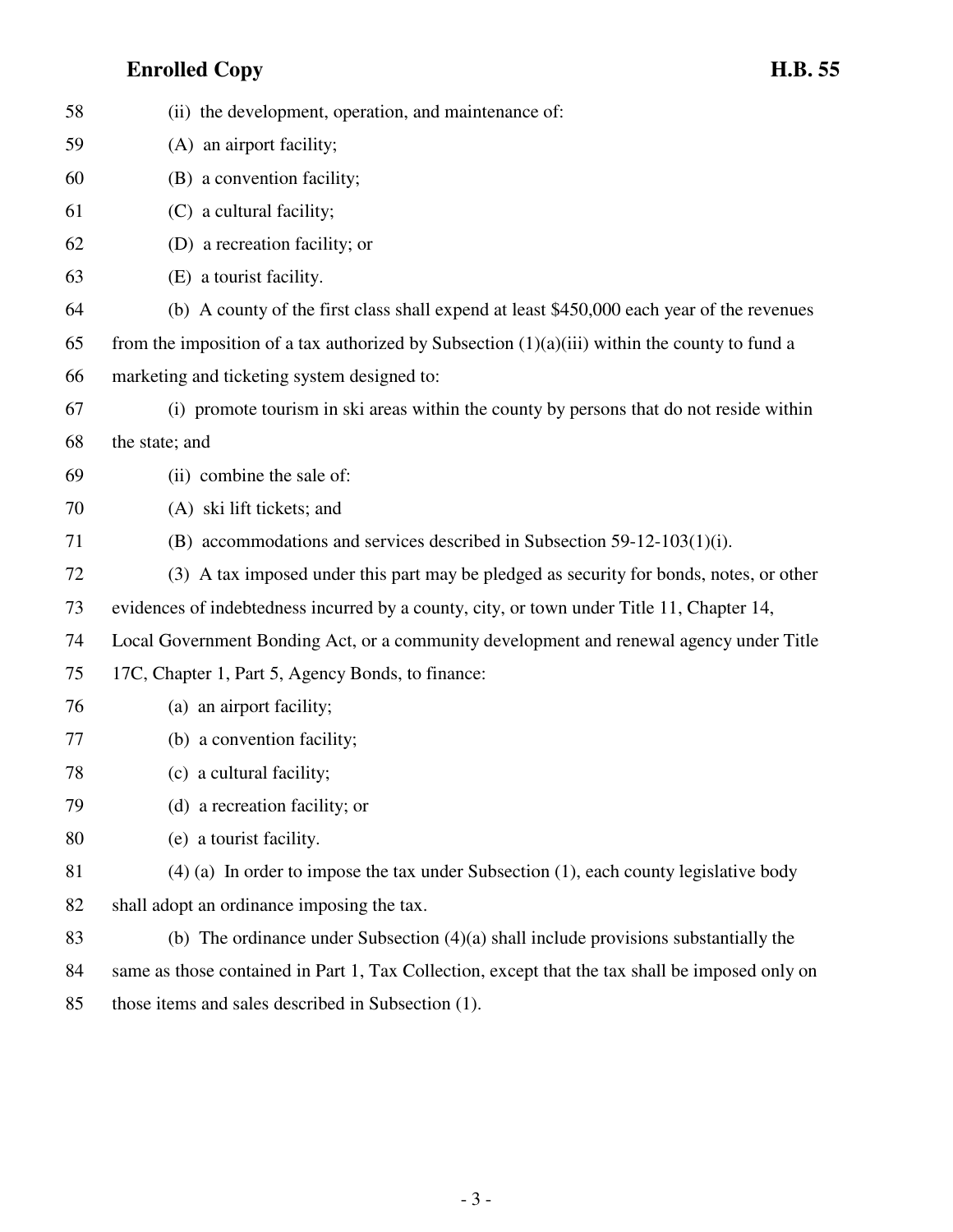# **H.B. 55 Enrolled Copy**

| 86  | (c) The name of the county as the taxing agency shall be substituted for that of the             |
|-----|--------------------------------------------------------------------------------------------------|
| 87  | state where necessary, and an additional license is not required if one has been or is issued    |
| 88  | under Section 59-12-106.                                                                         |
| 89  | (5) In order to maintain in effect its tax ordinance adopted under this part, each county        |
| 90  | legislative body shall, within 30 days of any amendment of any applicable provisions of Part     |
| 91  | 1, Tax Collection, adopt amendments to its tax ordinance to conform with the applicable          |
| 92  | amendments to Part 1, Tax Collection.                                                            |
| 93  | $(6)$ (a) Regardless of whether a county of the first class creates a tourism tax advisory       |
| 94  | board in accordance with Section 17-31-8, the county legislative body of the county of the first |
| 95  | class shall create a tax advisory board in accordance with this Subsection (6).                  |
| 96  | (b) The tax advisory board shall be composed of nine members appointed as follows:               |
| 97  | (i) four members shall be appointed by the county legislative body of the county of the          |
| 98  | first class as follows:                                                                          |
| 99  | (A) one member shall be a resident of the unincorporated area of the county;                     |
| 100 | (B) two members shall be residents of the incorporated area of the county; and                   |
| 101 | (C) one member shall be a resident of the unincorporated or incorporated area of the             |
| 102 | county; and                                                                                      |
| 103 | (ii) subject to Subsections $(6)(c)$ and $(d)$ , five members shall be mayors of cities or       |
| 104 | towns within the county of the first class appointed by an organization representing all mayors  |
| 105 | of cities and towns within the county of the first class.                                        |
| 106 | (c) Five members of the tax advisory board constitute a quorum.                                  |
| 107 | (d) The county legislative body of the county of the first class shall determine:                |
| 108 | (i) terms of the members of the tax advisory board;                                              |
| 109 | (ii) procedures and requirements for removing a member of the tax advisory board;                |
| 110 | (iii) voting requirements, except that action of the tax advisory board shall be by at           |
| 111 | least a majority vote of a quorum of the tax advisory board;                                     |
| 112 | (iv) chairs or other officers of the tax advisory board;                                         |
| 113 | (v) how meetings are to be called and the frequency of meetings; and                             |
|     |                                                                                                  |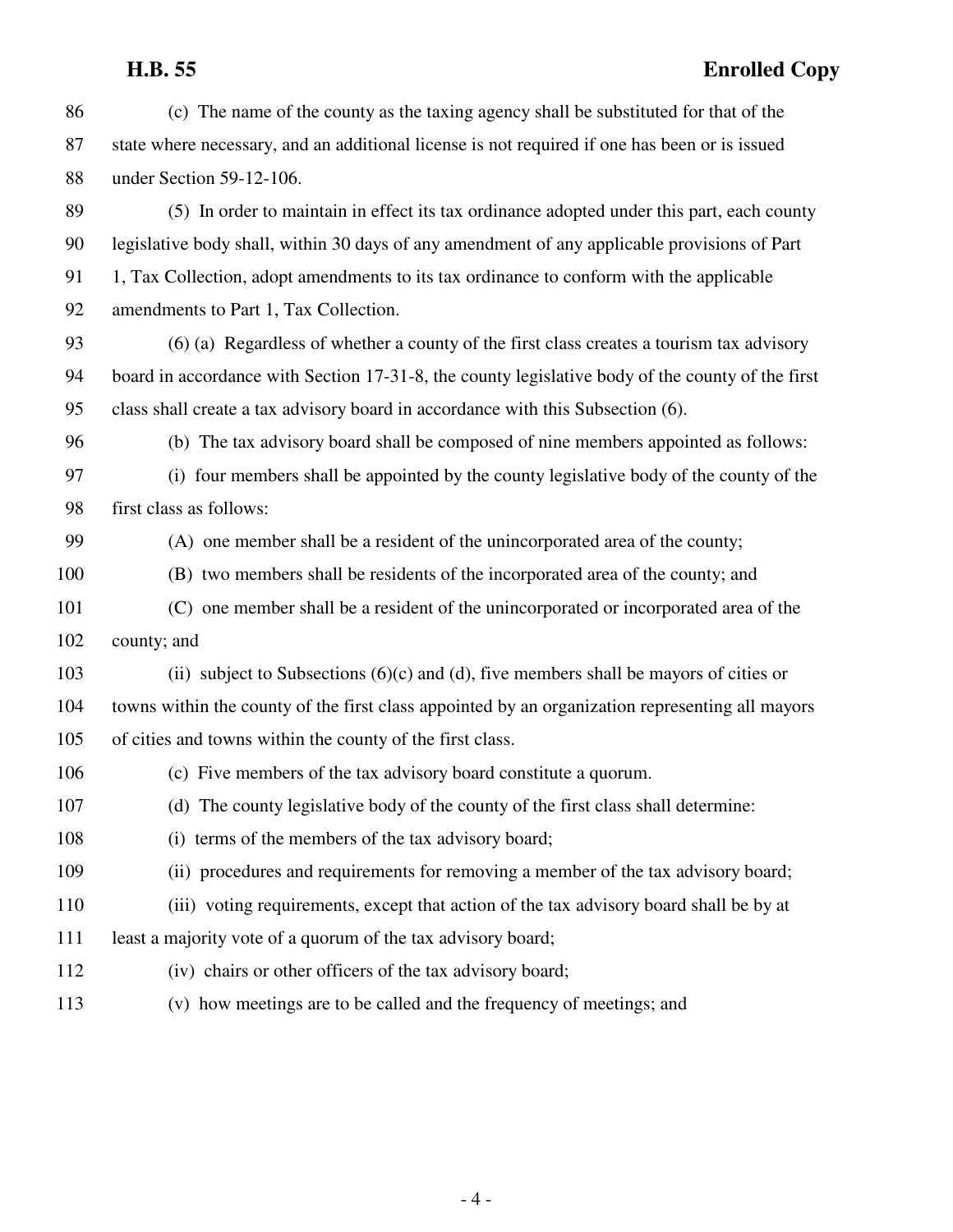| 114 | (vi) the compensation, if any, of members of the tax advisory board.                                |
|-----|-----------------------------------------------------------------------------------------------------|
| 115 | (e) The tax advisory board under this Subsection (6) shall advise the county legislative            |
| 116 | body of the county of the first class on the expenditure of revenues collected within the county    |
| 117 | of the first class from the taxes described in Subsection $(1)(a)$ .                                |
| 118 | $(7)$ (a) (i) Except as provided in Subsection $(7)(a)(ii)$ , a tax authorized under this part      |
| 119 | shall be administered, collected, and enforced in accordance with:                                  |
| 120 | (A) the same procedures used to administer, collect, and enforce the tax under:                     |
| 121 | (I) Part 1, Tax Collection; or                                                                      |
| 122 | (II) Part 2, Local Sales and Use Tax Act; and                                                       |
| 123 | (B) Chapter 1, General Taxation Policies.                                                           |
| 124 | (ii) A tax under this part is not subject to Section 59-12-107.1 or 59-12-123 or                    |
| 125 | Subsections 59-12-205(2) through $(6)$ .                                                            |
| 126 | (b) Except as provided in Subsection $(7)(c)$ :                                                     |
| 127 | (i) for a tax under this part other than the tax under Subsection $(1)(a)(i)(B)$ , the              |
| 128 | commission shall distribute the revenues to the county imposing the tax; and                        |
| 129 | (ii) for a tax under Subsection $(1)(a)(i)(B)$ , the commission shall distribute the                |
| 130 | revenues according to the distribution formula provided in Subsection (8).                          |
| 131 | (c) The commission shall deduct from the distributions under Subsection $(7)(b)$ and                |
| 132 | administrative charge for collecting the tax as provided in Section 59-12-206.                      |
| 133 | (8) The commission shall distribute the revenues generated by the tax under                         |
| 134 | Subsection $(1)(a)(i)(B)$ to each county collecting a tax under Subsection $(1)(a)(i)(B)$ according |
| 135 | to the following formula:                                                                           |
| 136 | (a) the commission shall distribute $70\%$ of the revenues based on the percentages                 |
| 137 | generated by dividing the revenues collected by each county under Subsection $(1)(a)(i)(B)$ by      |
| 138 | the total revenues collected by all counties under Subsection $(1)(a)(i)(B)$ ; and                  |
| 139 | (b) the commission shall distribute $30\%$ of the revenues based on the percentages                 |
| 140 | generated by dividing the population of each county collecting a tax under Subsection               |
| 141 | $(1)(a)(i)(B)$ by the total population of all counties collecting a tax under Subsection            |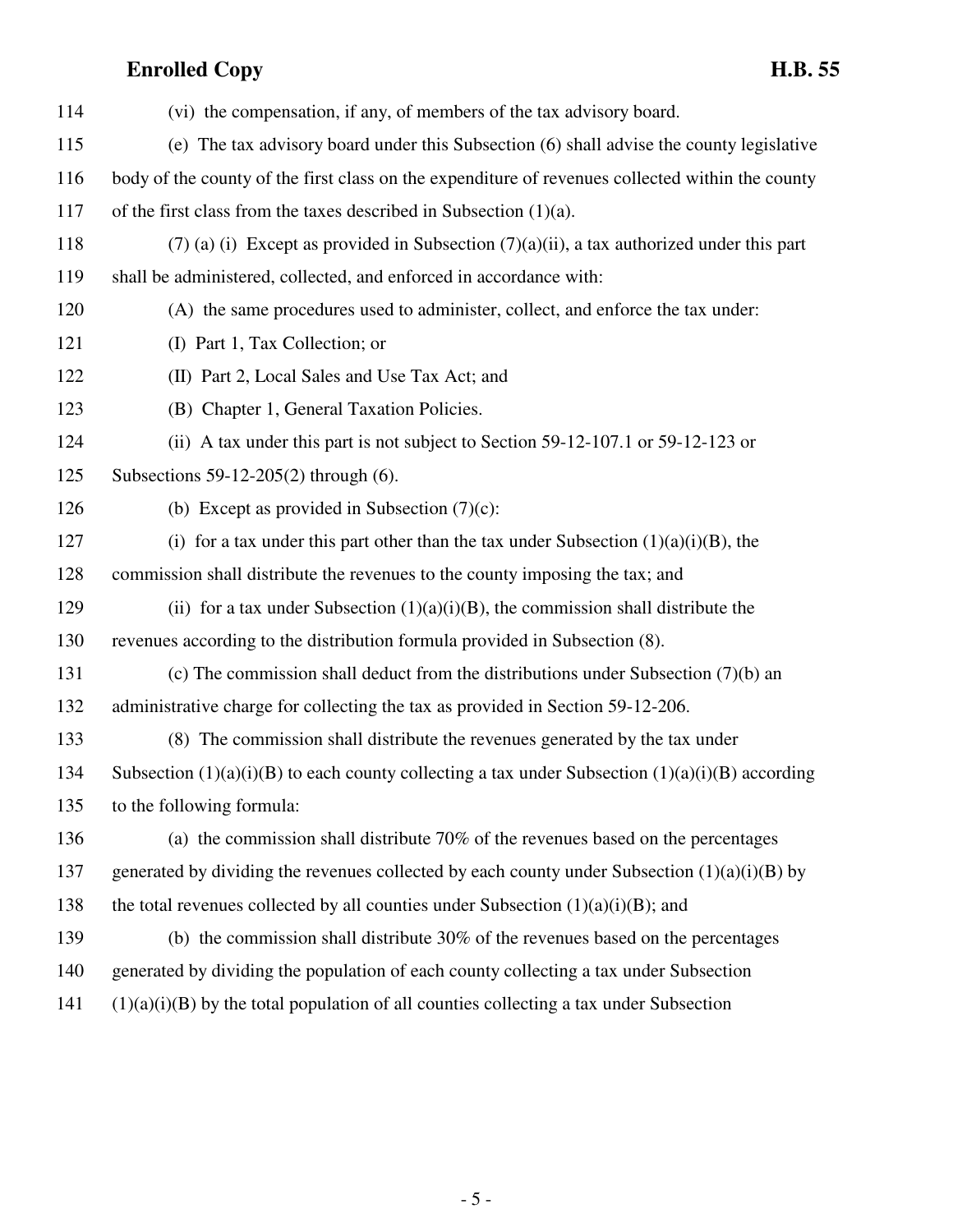| H.B. 55 | <b>Enrolled Copy</b> |
|---------|----------------------|
|---------|----------------------|

| 142 | $(1)(a)(i)(B)$ .                                                                                |
|-----|-------------------------------------------------------------------------------------------------|
| 143 | $(9)$ (a) For purposes of this Subsection $(9)$ :                                               |
| 144 | (i) "Annexation" means an annexation to a county under Title 17, Chapter 2,                     |
| 145 | Annexation to County.                                                                           |
| 146 | (ii) "Annexing area" means an area that is annexed into a county.                               |
| 147 | (b) (i) Except as provided in Subsection $(9)(c)$ , if, on or after July 1, 2004, a county      |
| 148 | enacts or repeals a tax or changes the rate of a tax under this part, the enactment, repeal, or |
| 149 | change shall take effect:                                                                       |
| 150 | (A) on the first day of a calendar quarter; and                                                 |
| 151 | (B) after a 90-day period beginning on the date the commission receives notice                  |
| 152 | meeting the requirements of Subsection $(9)(b)(ii)$ from the county.                            |
| 153 | (ii) The notice described in Subsection $(9)(b)(i)(B)$ shall state:                             |
| 154 | (A) that the county will enact or repeal a tax or change the rate of a tax under this part;     |
| 155 | (B) the statutory authority for the tax described in Subsection $(9)(b)(ii)(A)$ ;               |
| 156 | (C) the effective date of the tax described in Subsection $(9)(b)(ii)(A)$ ; and                 |
| 157 | (D) if the county enacts the tax or changes the rate of the tax described in Subsection         |
| 158 | $(9)(b)(ii)(A)$ , the rate of the tax.                                                          |
| 159 | (c) (i) The enactment of a tax or a tax rate increase shall take effect on the first day of     |
| 160 | the first billing period:                                                                       |
| 161 | (A) that begins after the effective date of the enactment of the tax or the tax rate            |
| 162 | increase; and                                                                                   |
| 163 | (B) if the billing period for the transaction begins before the effective date of the           |
| 164 | enactment of the tax or the tax rate increase imposed under Subsection (1).                     |
| 165 | (ii) The repeal of a tax or a tax rate decrease shall take effect on the first day of the last  |
| 166 | billing period:                                                                                 |
| 167 | (A) that began before the effective date of the repeal of the tax or the tax rate decrease;     |
| 168 | and                                                                                             |
| 160 |                                                                                                 |

169 (B) if the billing period for the transaction begins before the effective date of the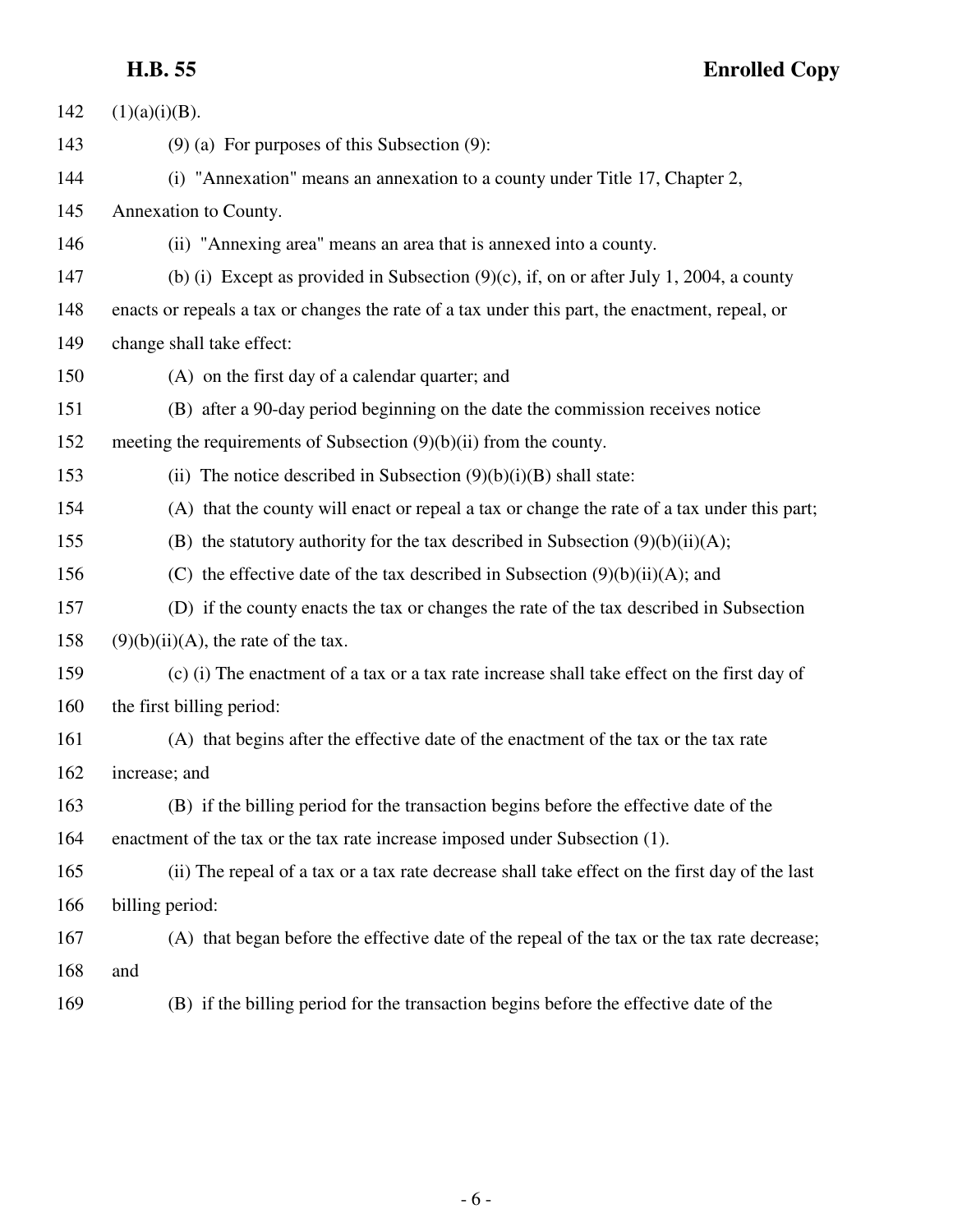| 170 | repeal of the tax or the tax rate decrease imposed under Subsection (1).                            |
|-----|-----------------------------------------------------------------------------------------------------|
| 171 | (d) (i) Except as provided in Subsection $(9)(e)$ , if, for an annexation that occurs on or         |
| 172 | after July 1, 2004, the annexation will result in the enactment, repeal, or change in the rate of a |
| 173 | tax under this part for an annexing area, the enactment, repeal, or change shall take effect:       |
| 174 | (A) on the first day of a calendar quarter; and                                                     |
| 175 | (B) after a 90-day period beginning on the date the commission receives notice                      |
| 176 | meeting the requirements of Subsection $(9)(d)(ii)$ from the county that annexes the annexing       |
| 177 | area.                                                                                               |
| 178 | (ii) The notice described in Subsection $(9)(d)(i)(B)$ shall state:                                 |
| 179 | (A) that the annexation described in Subsection $(9)(d)(i)$ will result in an enactment,            |
| 180 | repeal, or change in the rate of a tax under this part for the annexing area;                       |
| 181 | (B) the statutory authority for the tax described in Subsection $(9)(d)(ii)(A)$ ;                   |
| 182 | (C) the effective date of the tax described in Subsection $(9)(d)(ii)(A)$ ; and                     |
| 183 | (D) if the county enacts the tax or changes the rate of the tax described in Subsection             |
| 184 | $(9)(d)(ii)(A)$ , the rate of the tax.                                                              |
| 185 | (e) (i) The enactment of a tax or a tax rate increase shall take effect on the first day of         |
| 186 | the first billing period:                                                                           |
| 187 | (A) that begins after the effective date of the enactment of the tax or the tax rate                |
| 188 | increase; and                                                                                       |
| 189 | (B) if the billing period for the transaction begins before the effective date of the               |
| 190 | enactment of the tax or the tax rate increase imposed under Subsection (1).                         |
| 191 | (ii) The repeal of a tax or a tax rate decrease shall take effect on the first day of the last      |
| 192 | billing period:                                                                                     |
| 193 | (A) that began before the effective date of the repeal of the tax or the tax rate decrease;         |
| 194 | and                                                                                                 |
| 195 | (B) if the billing period for the transaction begins before the effective date of the               |
| 196 | repeal of the tax or the tax rate decrease imposed under Subsection (1).                            |
| 197 | Section 2. Effective date -- Retrospective operation.                                               |